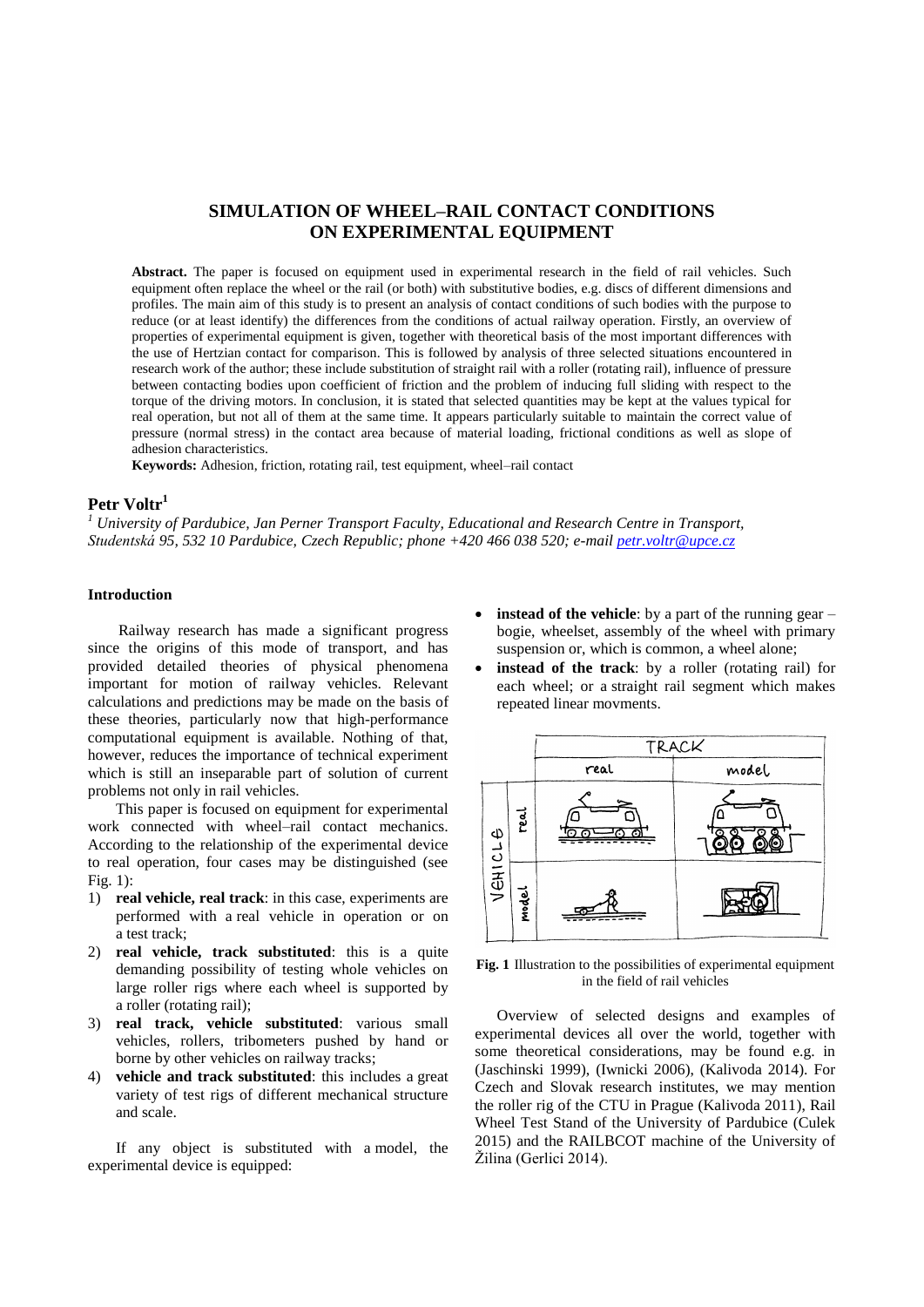

**Fig. 2** A sketch to the contact of wheel with a (rotating) rail

Design of roller rigs might be the subject of extensive studies, as well as the issues of model similitude, see e.g. (Čáp 1997); investigation of running behaviour on roller rigs was dealt with in (Kalivoda 2013). The focus of the present paper is, however, aimed directly at the contact of wheel and rail or the bodies which represent them in the experimental device. The use of substitutive bodies brings about a change of contact conditions. Careful examination of these, based on rolling contact theory – see e.g. (Kalker 1990), (Polách 2005) – helps to answer essential questions such as:

- what is the nature and extent of the effect of differences between the experimental device and real operation?
- what design or setup of the experimental device might minimize the effect of the differences?

## **1. Differences of experimental equipment from real operation**

#### **1.1. Source of the differences**

Observing the parameters which have influence on wheel–rail contact conditions (illustrated in Fig. 2), the following appear to act as main factors:

- 1) **Geometry** of the bodies in contact; we may furthermore distinguish:
	- a) **longitudinal geometry**, consisting in the diameter of the wheels: the experimental device is often down-sized to reduce space and material requirements – this significantly reduces expenses particularly if frequent replacement of test specimens (discs, segments) is necessary;
	- b) **lateral geometry**: the wheel and rail profiles may be identical to real operation but do not have to, esp. again in small-scale devices.
- 2) **Contact forces** including the normal force *N*, longitudinal force  $T_x$  and lateral force  $T_y$ . To reduce

demands on construction and operation of the experimental equipment, loading forces may be lower than in railway operation.

- 3) **Mobility**, by which we mean ranges of rolling velocity and of lateral and longitudinal creep velocities. For instance, if no lateral movement or angle of attack is possible, lateral creepage may not be induced.
- 4) **Frictional conditions**, which means possibility of creating various conditions of surfaces in contact (roughness, supply of contaminants) and control of environmental properties which affect them (humidity, temperature).

## **1.2. Effects of the differences**

The factors listed above include contact geometry and compressing force, hence differences in size and shape of the contact area will generally be present at the experimental device. For the purposes of comparison, the Hertz theory will be used here, to which a brief explanation is given e.g. in (Iwnicki 2006) and (Čáp 1999). In Hertzian contact, the length of contact ellipse semiaxes is

$$
a,b = const. \cdot \sqrt[3]{N/\rho} =
$$
  
const.  $\sqrt[3]{N/\rho_{1x} + \rho_{1y} + \rho_{2x} + \rho_{2y}}$  (1)

i.e. length of the semiaxes is proportional to cubic root of the ratio of normal force *N* to combined curvature *ρ* which is the sum of principal curvatures of both bodies in both directions. This shows that suitable choice of curvatures of the substitutive bodies may theoretically provide the required contact area size even for different (lower) contact force.

Similarly, the ratio of the semiaxes might be preserved, too, as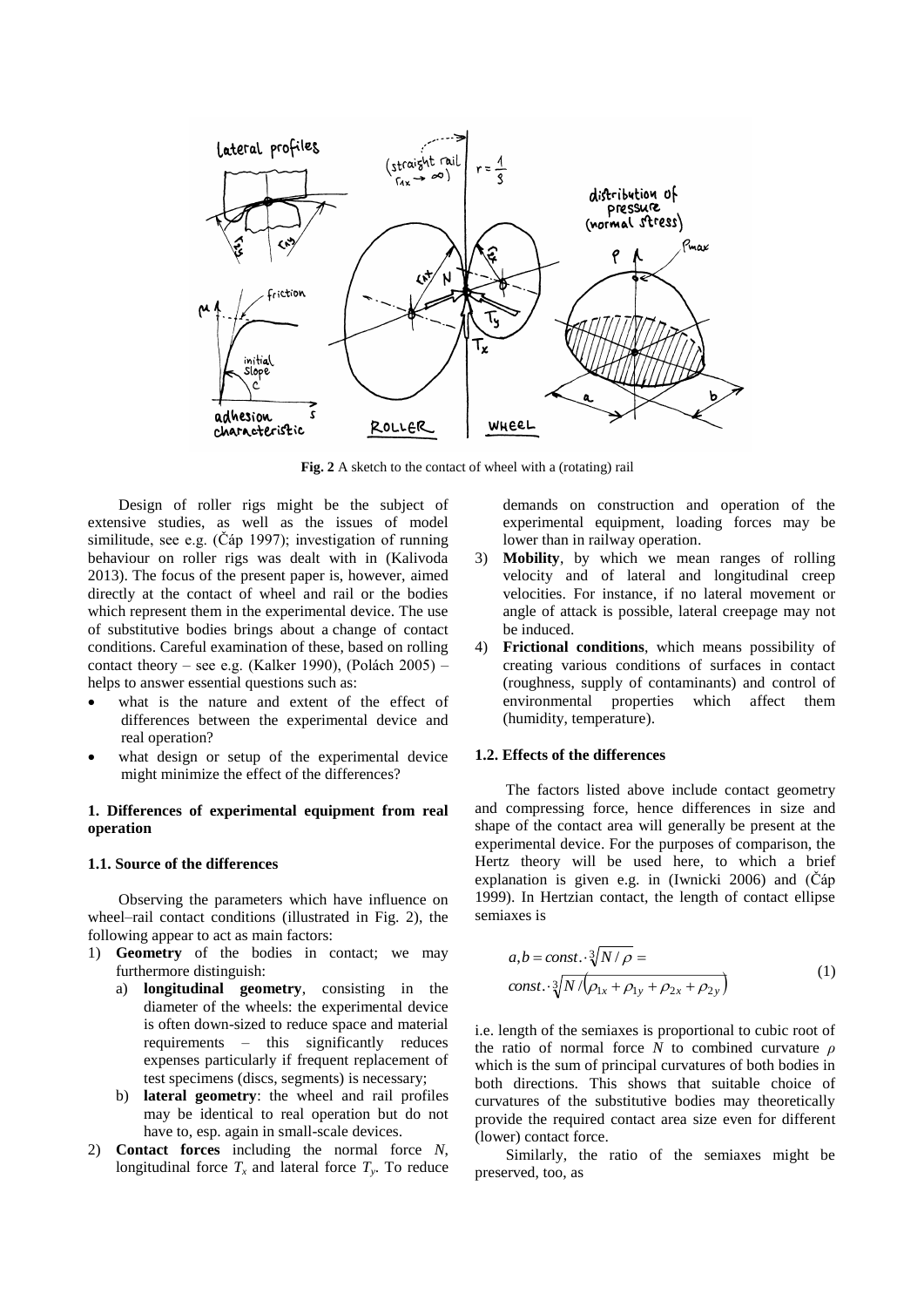$$
\frac{a}{b} = f\left(\frac{\rho_x}{\rho_y}\right) = f\left(\frac{\rho_{1x} + \rho_{2x}}{\rho_{1y} + \rho_{2y}}\right).
$$
\n(2)

Furthermore, the formula for maximum Hertzian pressure  $p_{\text{max}}$  may be considered, and rewritten in the form

$$
p_{\text{max}} = const. \cdot f\left(a/b\right) \cdot \sqrt[3]{N \cdot \rho^2} \,, \tag{3}
$$

which is different from (1). Therefore, if limited compressive force is available for the experimental device, choice of curvatures may still allow maintaining true contact size or contact pressure but not both at the same time. Preservation of contact pressure typical for real operation may be, without doubt, regarded as more important since it is a measure of loading to which the material is subjected – and whose high value is typical for the wheel–rail contact. The experimental device may then provide the same contact pressure as in real operation, however on smaller area.

The quantities  $a$ ,  $b$  and  $p_{\text{max}}$  also appear in formulae related to calculation of tangential forces. Specifically, the initial slope of adhesion characteristic  $\mu = f(s)$  is

$$
c = \frac{d\mu}{ds}\bigg|_{s=0} = const. \cdot \frac{C_{ij}}{p_{\text{max}}},
$$
\n(4)

where  $C_{ij}$  is Kalker's coefficient for the given creepage direction  $(C_{11}$  longitudinally,  $C_{22}$  laterally). The value of the coefficient depends on the *a*/*b* ratio – see e.g. (Iwnicki  $2006$ ), (Kalker 1990) – but the sensitivity is not very high. Therefore the contact size is not of primary importance here but contact pressure has got a major influence. For devices with low compressive force, higher slope of adhesion characteristic may be expected; its peak moves to lower values of relative creepage.

The contact conditions are also constituted by other factors whose theoretical description is not so trivial, namely the phenomenon of friction and the effect of the state of contacting surfaces (rougness, third-body layer). This also changes the conditions of transmission of forces described by the adhesion characteristic.

As a result, at any rate, the adhesion characteristic changes. The following sections describe selected analyses of observed effects which we encountered when dealing with tasks of applied research.

### **2. Analysis of selected cases**

### **2.1. Substitution of a linear rail with a roller**

The substitution of a straight rail with a roller (rotating rail) constitutes change of contact geometry in the longitudinal direction. The change is more significant for smaller roller radius. The top plot in Fig. 3 shows quantitative representation of this effect for a wheel with

920 mm diameter, –450 mm (concave) lateral radius, and a rail/roller with 300 mm lateral radius. This contact geometry is close to conditions of the S1002/60E1 1:40 contact in centered position, which is actually non-Hertzian, but Hertz theory is used here for comparability. The material parameters are *E* = 210 GPa, *ν* = 0.3, normal force is constant 100 kN. The vertical axis shows the length of the semiaxes *a*, *b*, maximum Hertzian pressure *p*max and initial slopes of longitudinal and lateral adhesion characteristics  $c_x$ ,  $c_y$  in relative values with respect to these valid for a linear rail.



**Fig.3** Influence of the roller radius on size of the contact ellipse, contact loading and slopes of adhesion characteristics – top: for  $N = const$ ; bottom: for  $p_{\text{max}} = const$ .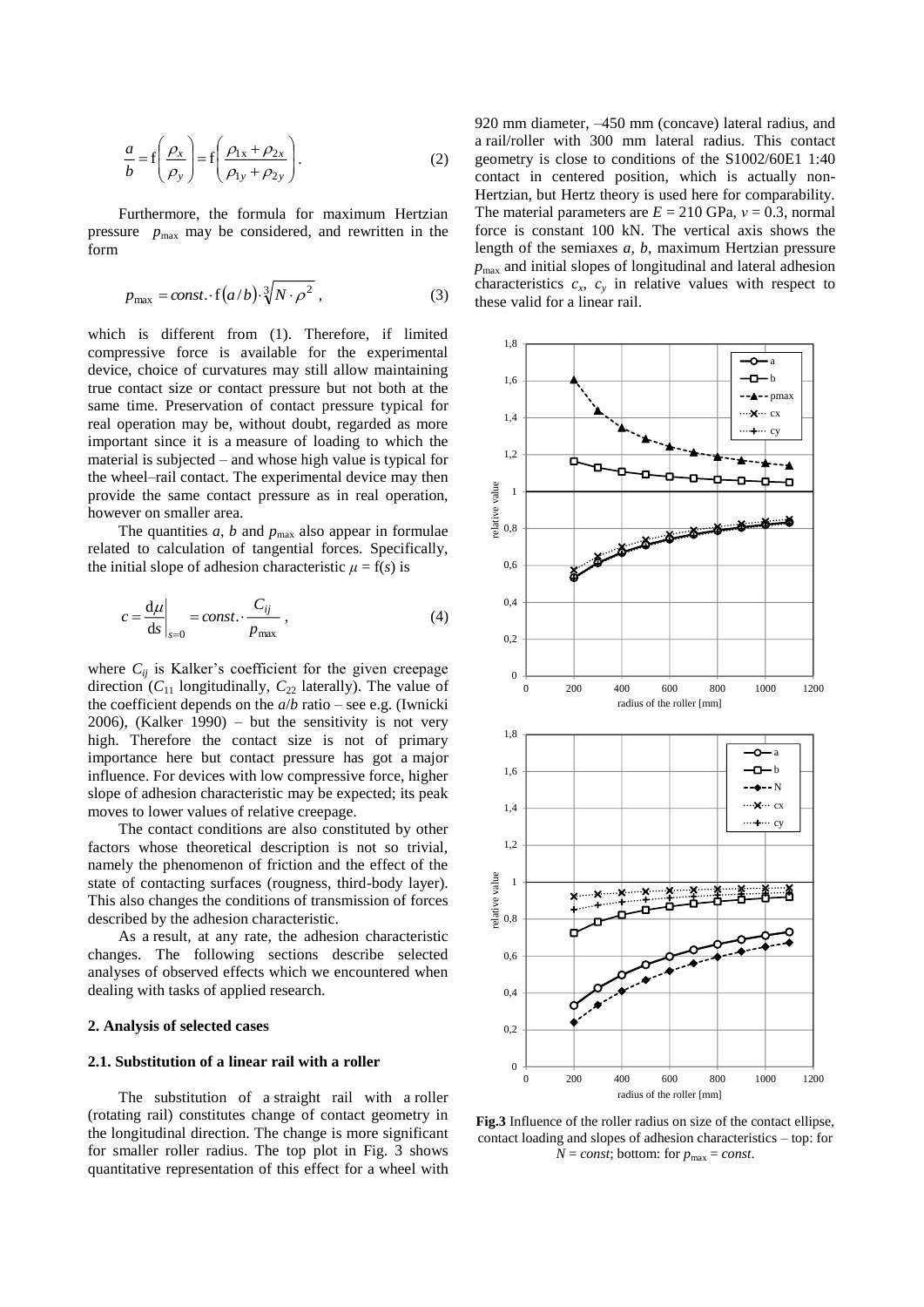It is seen that, by influence of the roller curvature, the contact area becomes shorter, somewhat wider, and contact pressure increases (by ca. 25 % for 600 mm roller radius). At the same time, initial slope of adhesion characteristics decreases, as explained by theory in the section 1.2. Better agreement with the conditions of straight rail may be reached by increasing the dimensions of the roller; however for radius above ca. 0.6 m, a practical advantage, consisting in the possibility of manufacturing the roller by turning a railway wheel, is lost.

Seeing that the usage of a roller leads to increase in pressure, one might consider decreasing the normal force. The bottom plot in Fig. 3 shows the situation where normal force is adjusted to get constant Hertzian pressure. This has a negative influence on preserving the contact ellipse size (the contact area especially becomes shorter), however slope of the adhesion characteristics is much closer to that for straight rail. If, for instance, a roller of 600 mm diameter is pressed towards the real wheel by a force of 60 kN, similar material loading and similar slope of adhesion characteristic is attained as for real vehicle on linear rail with 100 kN wheel force. This is advantageous also with respect to forces acting on the components of the experimental equipment.

# **2.2. Influence of normal force on coefficient of friction**

Coefficient of friction (COF) in wheel–rail interaction models is often considered constant, or exponentially decreasing in dependence on creep velocity (Polách 2005). Dependence of COF on normal force is not included in the theories. Actually, its absence is assumed – this is why coefficient of friction is a coefficient, a constant value by which the normal force is multiplied. Experiments however show that some influence of normal force or pressure on COF (or available adhesion coefficient) does exist.

This trend is shown e.g. in the standard EN 14363 in Fig. 4. This plot is based on lateral adhesion characteristics measured at a test rig in Minden in the 1960s (see also leaflet UIC 510-2). The highest adhesion characteristic belongs to the lowest normal force. In order to get more information about this effect, a study of results of adhesion measurements published in 16 different sources was made, and included in a research report (Voltr 2013) to the project "Technology for measurement of force effects in the wheel–rail contact". Conclusions of the study are briefly described here.

The studied publications generally indicated that some dependence of COF on loading was recorded (even if it was not the purpose of the work to find it). In order to make a summary, a plot in Fig. 4 was compiled. It is given without the key here; each line or cluster of points stands for one publication or set of measurements. It should be noted that the plot contains results of many experiments under various conditions and that it is inaccurate, e.g. makes no distinction between coefficient of friction and maximum coefficient of adhesion. It is rather intended to give a complex information about



**Fig. 4** Trends of dependence of adhesion/friction coefficient on pressure in the contact area from experimental results published in literature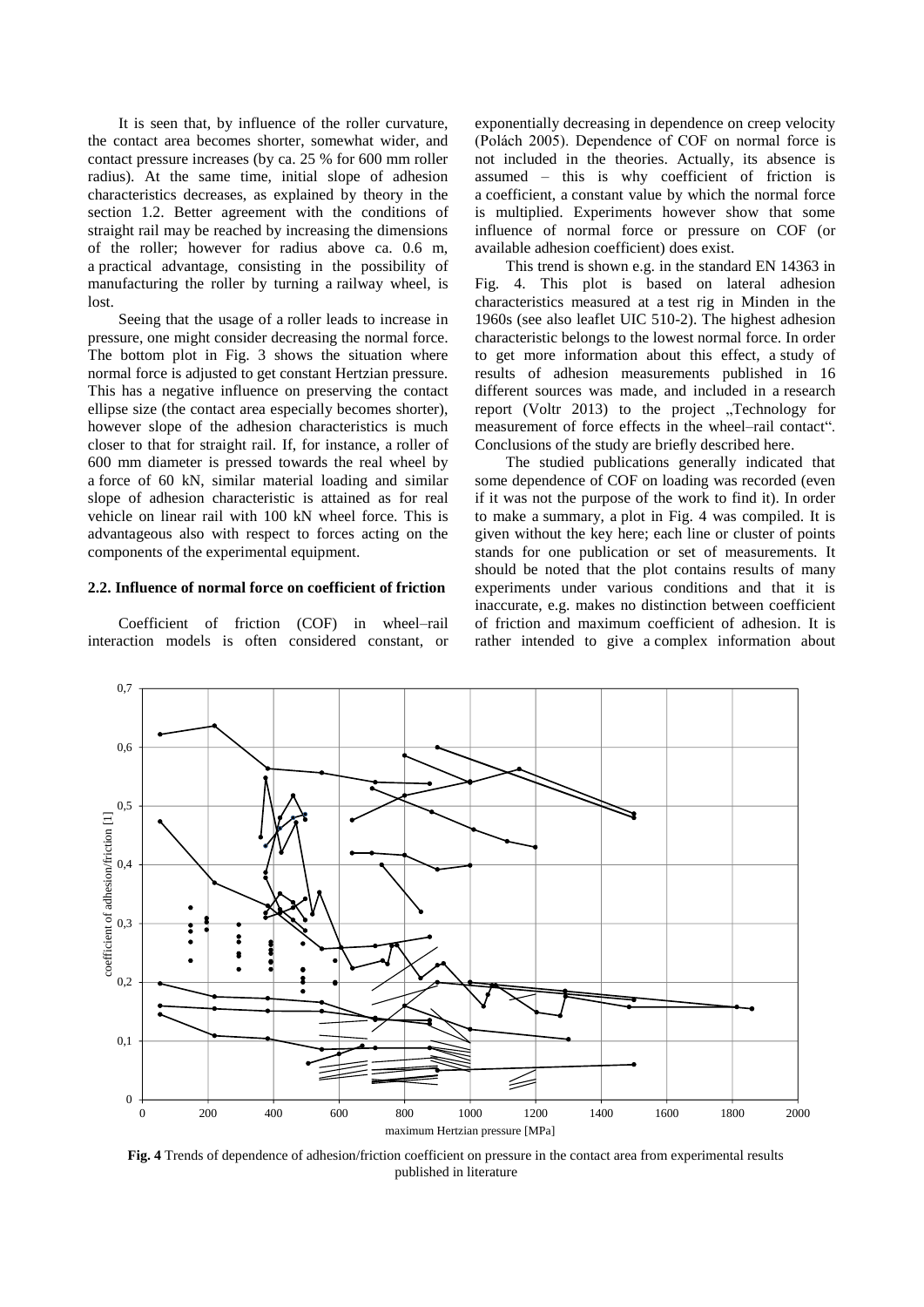explored regions and recorded trends in pressure–friction dependence.

At a glance, most lines confirm the abovementioned decreasing trend. Taking account of the experimental conditions documented in the published sources, we conclude that:

- for **dry conditions**, COF generally slightly decreases with increasing pressure,
- for **contamination by oil**, by contrast, it increases,
- for **wet surfaces**, it is something in between, and
- if **HPF modifier** is used, the results are similar for dry surfaces.

If one takes the liberty of quantifying such inhomogeneous and inaccurate data, the following indicator may be used to that end:

$$
\varphi = \frac{\mathrm{d}f}{\mathrm{d}p_{\mathrm{max}}} \approx \frac{\Delta f}{\Delta p_{\mathrm{max}}} \,, \tag{5}
$$

which is a slope of linearized dependence of COF *f* on maximum Hertzian pressure  $p_{\text{max}}$  in the contact. Calculated values of *φ* seldom exceed, in absolute value, the amount of  $2.0 \cdot 10^{10}$  Pa<sup>-1</sup>. This value indicates that, for instance, when contact pressure changes by 100 MPa, the coefficient of friction changes by 0.02. Direction of the change is indicated by the list above.

The conclusion is that one cannot reject existence of the coefficient of friction on contact pressure. If an experimental device maintains unreduced level of contact pressure between the bodies representing wheel and rail, this influence is eliminated.

### **2.3. Possibility of inducing full sliding**

We occasionally encounter questions like .How many percent slip can this machine do?" or . What slip should be set to represent real operation?" In answer to this, it must be noted that slip (creepage) is the primary controlled and limiting quantity for devices, where slip is determined by

- **angle of attack** (devices utilizing the principle of lateral slip), or
- **gearing of the machine** (Amsler-type devices),

but otherwise the operating mode is principally limited by the tangential force that can be attained by the driving system  $(T_{\text{max}}$ , corresponding motor torque  $M_{\text{max}}$ ). The same is limiting for a locomotive in operation. We may define the index

$$
u = \frac{T_{\text{max}}}{f \cdot N} = \frac{M_{\text{max}}}{r_{\text{k}} \cdot f \cdot N},
$$
 (6)

where  $r_k$  is the wheel radius, *f* is coefficient of friction. If  $u > 1$ , full sliding can be achieved, thus any value of slip may occur. Otherwise the experimental device is limited

to the microslip region, i.e. no more than several per cent slip will be induced. Operational measures to remove this limitation include lubrication of the contact (reducing *f*) and decreasing the normal force (reducing *N*, i.e. also the contact pressure). The requirements on slip, force loading and range of frictional conditions are, in this respect, opposing.

#### **Conclusions**

- 1. By suitable choice of parameters of experimental equipment which substitutes wheel and/or rail by different bodies, one might maintain contact conditions comparable to those of real operation but not all at the same time.
- 2. It appears particularly suitable to set the conditions in such way that the experimental device produces the same level of contact pressure as in operation, since
	- pressure is the principal measure of material loading,
	- pressure has a direct influence on the slope of the adhesion characteristic (see section 1.2, 2.1),
	- pressure can also influence the coefficient of friction (section 2.2).
- 3. If the substitutive bodies of the experimental device are of greater curvature than real wheel and rail, normal force may be decreased. This effect is not related to small-scale equipment only – it is noticeable also for replacement of the linear rail with a roller at a full-scale roller rig. The decreasing of the compressive force is not only to reduce demands on the roller rig structure but may be really recommended, based on the above explanation.

#### **Acknowledgment**

The research was supported by the Technology Agency of the Czech Republic, project no. TA02030776 "Technology for measurement of force effects in the wheel–rail contact".

#### **References**

- Culek, B. et al. 2015 Rozvoj technické infrastruktury Dopravní fakulty Jana Pernera, Univerzity Pardubice v oblasti kolejové dopravy /Development of technical infrastructure of the Jan Perner Transport Faculty, University of Pardubice, in the field of rail transport/. *In: Vědeckotechnický sborník ČD, 39/2015.*
- Čáp, J. 1997 Možnosti podobnostní metody studia adheze /Possibilities of the similitude method in the study of adhesion/. *In: Scientific Papers of the University of Pardubice, Series B, 3 (1997), p. 105–112.*
- Čáp, J. 1999 Teoretický rozbor tečných a interaktivních sil ve styku kolo–kolejnice /Theoretical analysis of tangential and interactive forces in the wheel–rail contact/. *In: Scientific Papers of the University of Pardubice, Series B, 5 (1999), p. 29–47.*
- Gerlici, J. et al. 2014 Rail vehicles wheels and brake blocks wear laboratory test stand utilization. *In: Prace naukowe Politechniki Warszawskiej, z. 101, 2014, p. 21–32.*